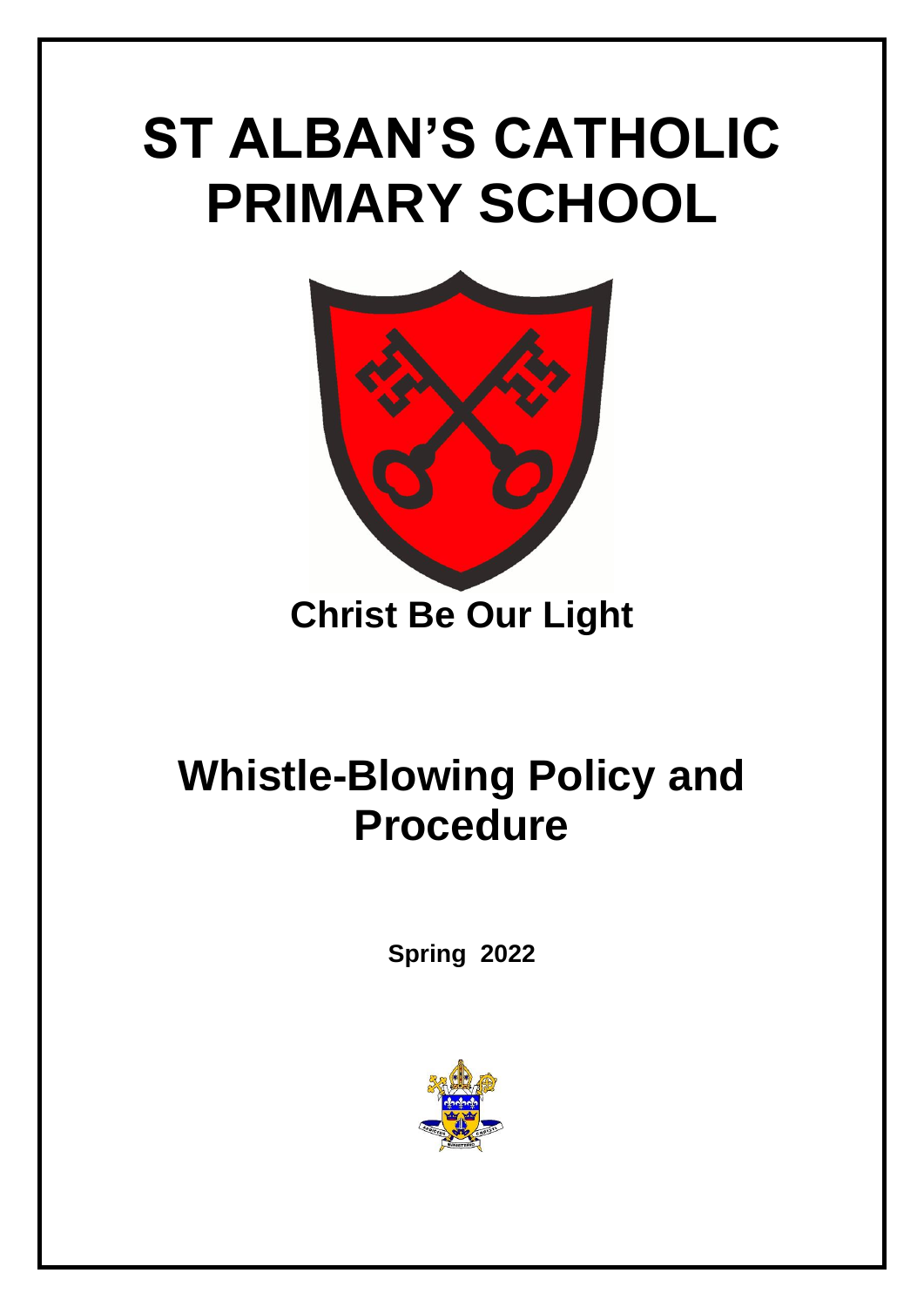# 1. Purpose

1.1. To set out the Governing Body's policy and procedure for dealing with concerns raised by employees which relate to suspected wrongdoing or dangers at work (see paragraph 3). Allegations of child abuse against teachers and other staff and volunteers is be dealt with in accordance with Keeping Children Safe in Education statutory guidance for schools and colleges.

# 2. Background

- 2.1. As employees are often the first to realise that there may be something wrong within the school, it is important that they feel able to express their concerns without fear of harassment or victimisation. Otherwise they may find it easier to ignore the concern rather than report it. The Public Interest Disclosure Act 1998 recognises this fact and is designed to protect employees, who make certain disclosures of information in 'the public interest', from detriment and/or dismissal. This policy builds on the provisions of the Act.
- 2.2. The Governing Body is committed to the highest possible standard of operation, probity and accountability. In line with that commitment, employees, officers, consultants, contractors, volunteers, casual workers and agency workers with serious concerns are encouraged to come forward and voice those concerns. This policy document makes it clear that employees can do so without fear of reprisals; it is intended to encourage and enable employees to raise serious concerns within the school rather than overlooking a problem or alerting anyone external to the school.
- 2.3. This policy does not form part of any employee's contract of employment and it may be amended at any time.

# 3. Aims of the Policy

- 3.1. This policy aims to:
	- provide avenues for employees to raise concerns internally as a matter of course, and receive feedback on any action taken;
	- $-$  provide for matters to be dealt with quickly and appropriately; and ensure that concerns are taken seriously and treated consistently and fairly;
	- reassure employees that they will be protected from reprisals or victimisation for whistle-blowing where they have a genuine concern;
	- allow employees to take the matter further if they are dissatisfied with the Governing Body's response.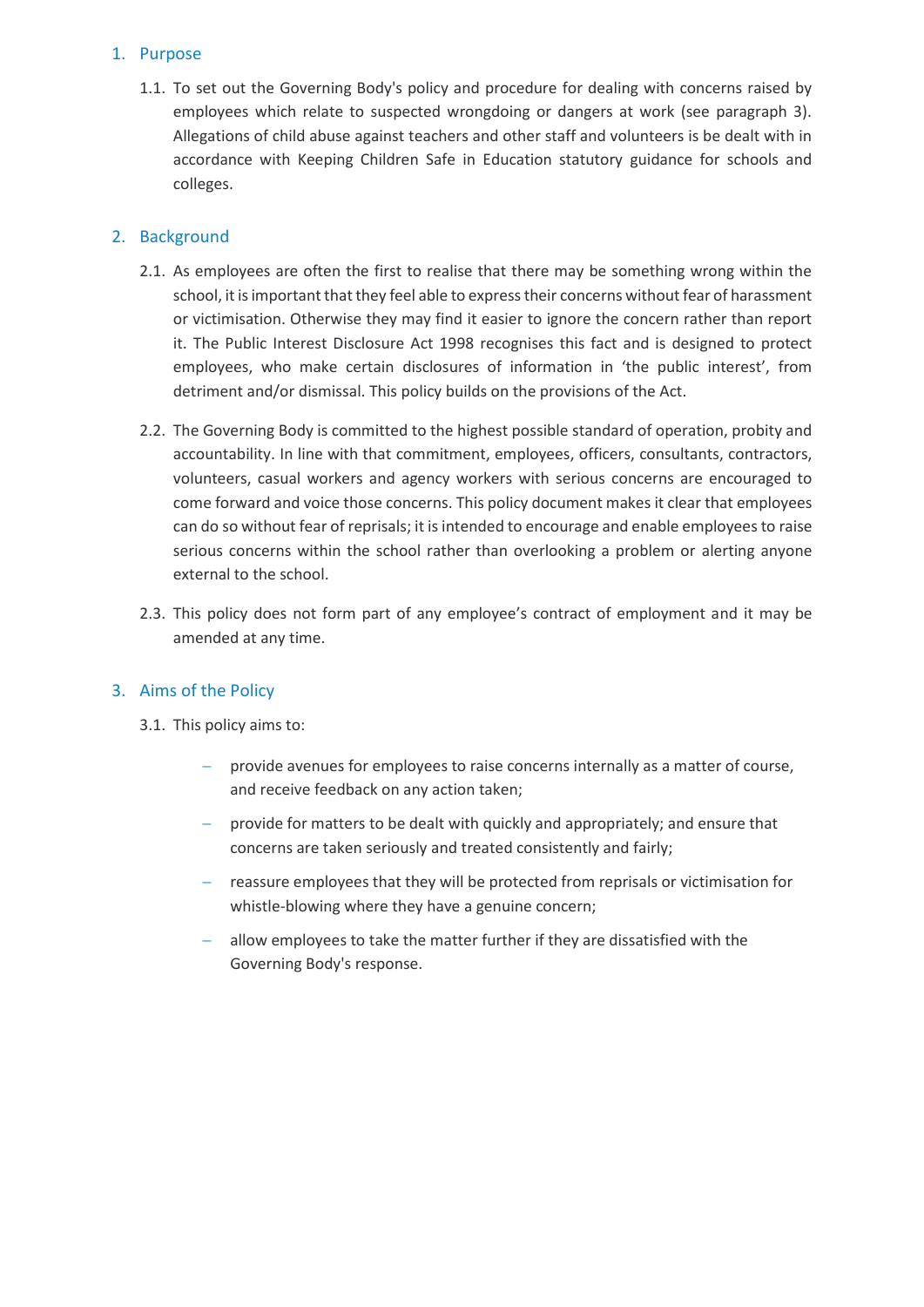- 3.2. A **whistleblower** is a person who raises a genuine concern relating to the matters below. If employees have any genuine concerns related to suspected wrongdoing or danger affecting any of our activities (a whistleblowing concern) they should report it under this policy. **Whistleblowing** is the disclosure of information which relates to suspected wrongdoing or dangers at work. This may include:
	- criminal activity;
	- miscarriages of justice;
	- danger to health and safety;
	- damage to the environment;
	- failure to comply with any legal or professional obligation or regulatory requirements;
	- bribery;
	- financial fraud or mismanagement;
	- negligence;
	- breach of our internal policies and procedures;
	- conduct likely to damage our reputation;
	- unauthorised disclosure of confidential information;
	- public examination fraud;
	- the deliberate concealment of any of the above matters.
- 3.3. Before initiating the procedure employees should consider the following:
	- the responsibility for expressing concerns about unacceptable practice or behaviour rests with all employees;
	- employees should use line manager or team meetings and other opportunities to raise questions and seek clarification on issues which are of day-to-day concern;
	- whilst it can be difficult to raise concerns about the practice or behaviour of a colleague, employees must act to prevent an escalation of the problem and to prevent themselves being potentially implicated.
- 3.4. This policy should not be used for complaints about an employee's personal circumstances, such as the way s/he has been treated at work. In these cases an employee should use the school's Grievance Procedure (or anti-harassment and bullying policy as appropriate); if the matter relates to salary, the salary review procedures documented in the school's pay policy.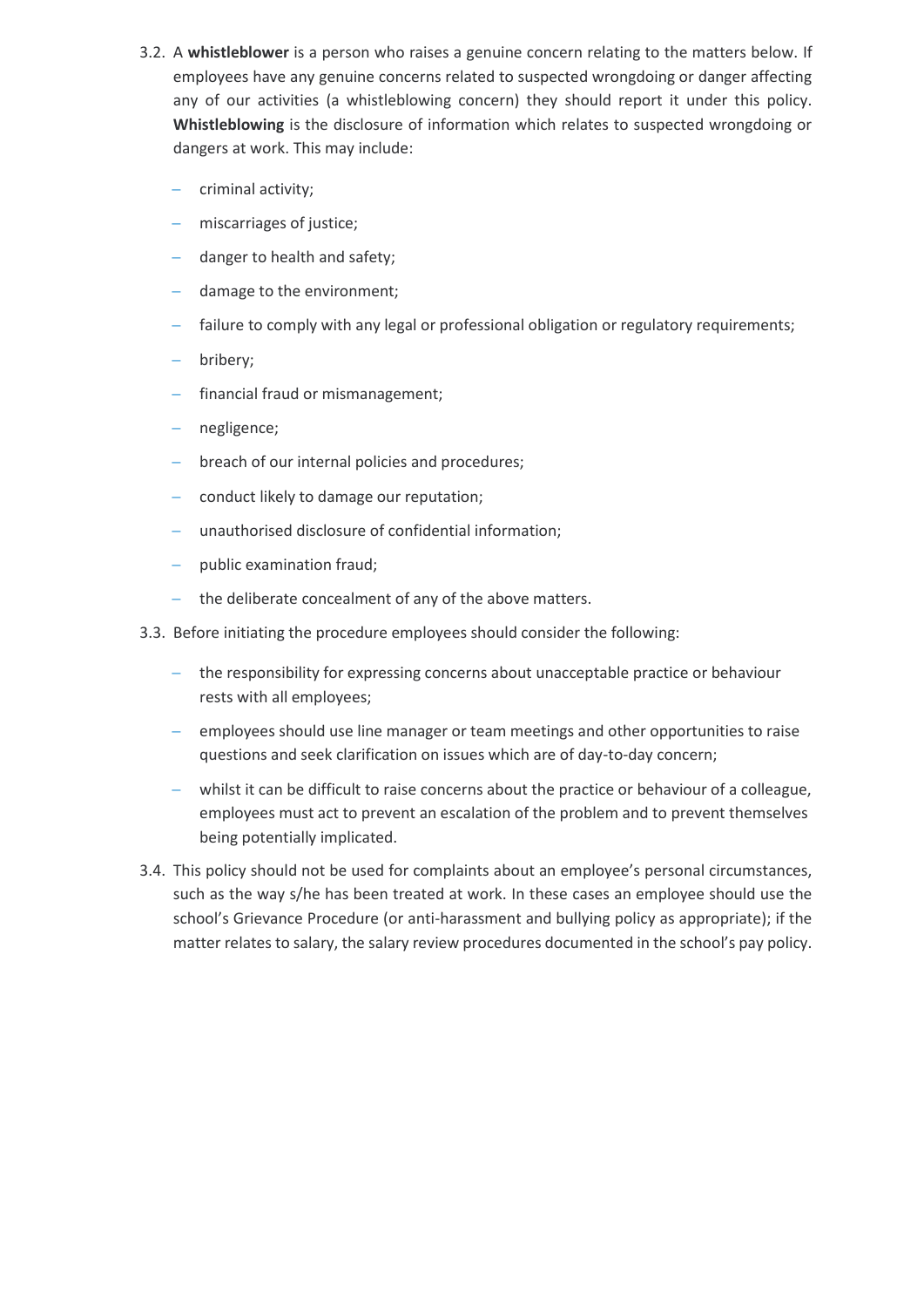# 4. Safeguards

#### 4.1. **Harassment or Victimisation**

- 4.1.1. The Governing Body recognises that the decision to report a concern can be a difficult one to make, not least because of the fear of reprisal from those responsible for the malpractice. The Governing Body will not tolerate harassment or victimisation and will take action to protect employees when they have a genuine concern.
- 4.1.2. This does not mean that if an employee is already the subject of internal procedures such as disciplinary or redundancy, that those procedures will be halted as a result of that employee raising a concern under the whistleblowing policy.

# 4.2. **Confidentiality**

- 4.2.1. We hope that staff will feel able to voice whistleblowing concerns openly under this policy. The Governing Body will make every effort to protect an employee's identity if confidentiality is requested.
- 4.2.2. As indicated above, identity will be protected as far as possible, but should the investigation into the concern require the employee to be named as the source of the information, that this will be discussed with the employee before their name is disclosed.

#### 4.3. **Anonymous Allegations**

- 4.3.1. Employees are encouraged to put their name to an allegation. Proper investigation may be more difficult or impossible if we cannot obtain further information and it is also more difficult to establish whether allegations are credible. Anonymous allegations will be considered at the discretion of the Governing Body. In exercising the discretion, the factors to be taken into account would include:
	- the seriousness of the issues raised;
	- $-$  the credibility of the concern; and
	- the likelihood of confirming the allegation from attributable sources.

#### 4.4. **Untrue Allegations**

4.4.1. If an employee makes an allegation where s/he has a genuine concern, but it is not confirmed by the investigation, no action will be taken against that employee. If, however, we conclude that an employee has made malicious or vexatious allegations, or with a view to personal gain, disciplinary action may be taken against that employee.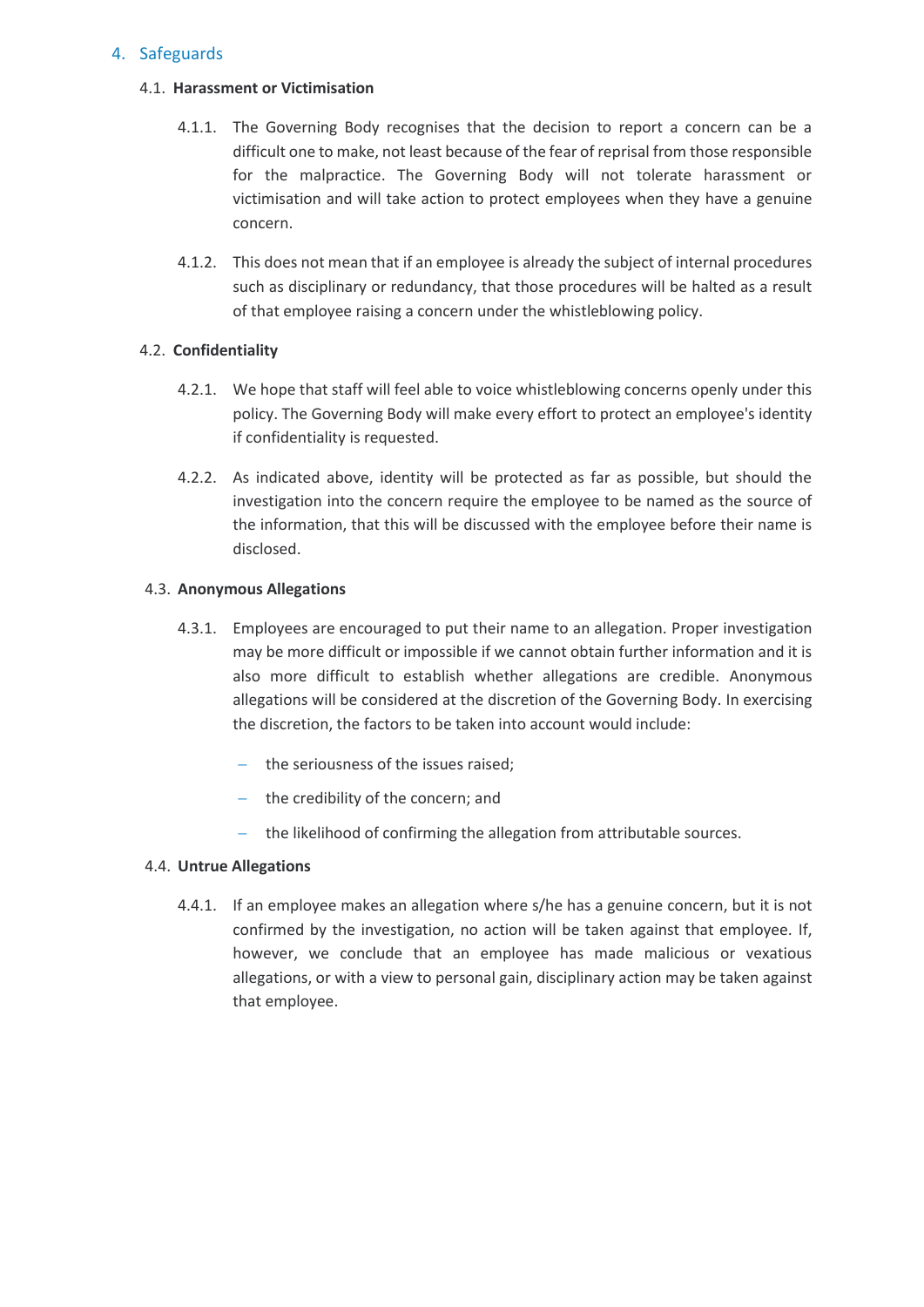#### 4.5. **Unfounded Allegations**

4.5.1. Following investigation, allegations may be confirmed as unfounded. This outcome will be notified to the employee who raised the concern, who will be informed that the Governing Body deems the matter to be concluded and that it should not be raised again unless new evidence becomes available.

# 4.6. **Support to Employees**

4.6.1. It is recognised that raising concerns can be difficult and stressful. Advice and support will be made available, as appropriate, to both the employee(s) raising the concerns and any employee(s) subject to investigation.

# 5. How to raise a Concern

- 5.1. As a first step, an employee should normally raise concerns with their immediate manager or their manager's superior. This depends, however, on the seriousness and sensitivity of the issues and who is involved. For example, if an employee believes that their immediate manager or their manager's superior is involved, s/he should approach the Headteacher or Chair of Governors. An employee (including the Headteacher and members of the leadership team) can by-pass the direct management line and the Governing Body if s/he feels the overall management and Governing Body of a school is engaged in an improper course of action. In this case please refer to section 7 below.
- 5.2. Concerns are better raised in writing. The employee should set out the background and history of the concerns, giving names, dates and places where possible, and the reasons why s/he is particularly concerned about the situation. If an employee does not feel able to put the concern in writing, s/he should telephone or meet the appropriate person. It is important that, however the concern is raised, the employee makes it clear that s/he is raising the issue via the whistle-blowing procedure.
- 5.3. The earlier an employee expresses the concern, the easier it is to take action.
- 5.4. Although an employee is not expected to prove the truth of an allegation, s/he will need to demonstrate to the person contacted that there are sufficient grounds for the concern.
- 5.5. In some instances it may be appropriate for an employee to ask the trade union to raise a matter on the employee's behalf.
- 5.6. At each meeting under this policy the employee may bring a colleague or trade union representative. The companion must respect the confidentiality of the disclosure and any subsequent investigation.

# 6. The Role of Senior Managers

- 6.1. A Senior Manager may be informed by an employee about concern(s) and that they are "blowing the whistle" within the procedure in person; or in writing or over the phone.
- 6.2. The Senior Manager should respond immediately by arranging to meet with the employee to discuss the concern(s) as soon as possible.

# 6.3. **Stage One:**

- 6.3.1. At the initial meeting the Senior Manager should establish that:
	- there is genuine cause and sufficient grounds for the concern; and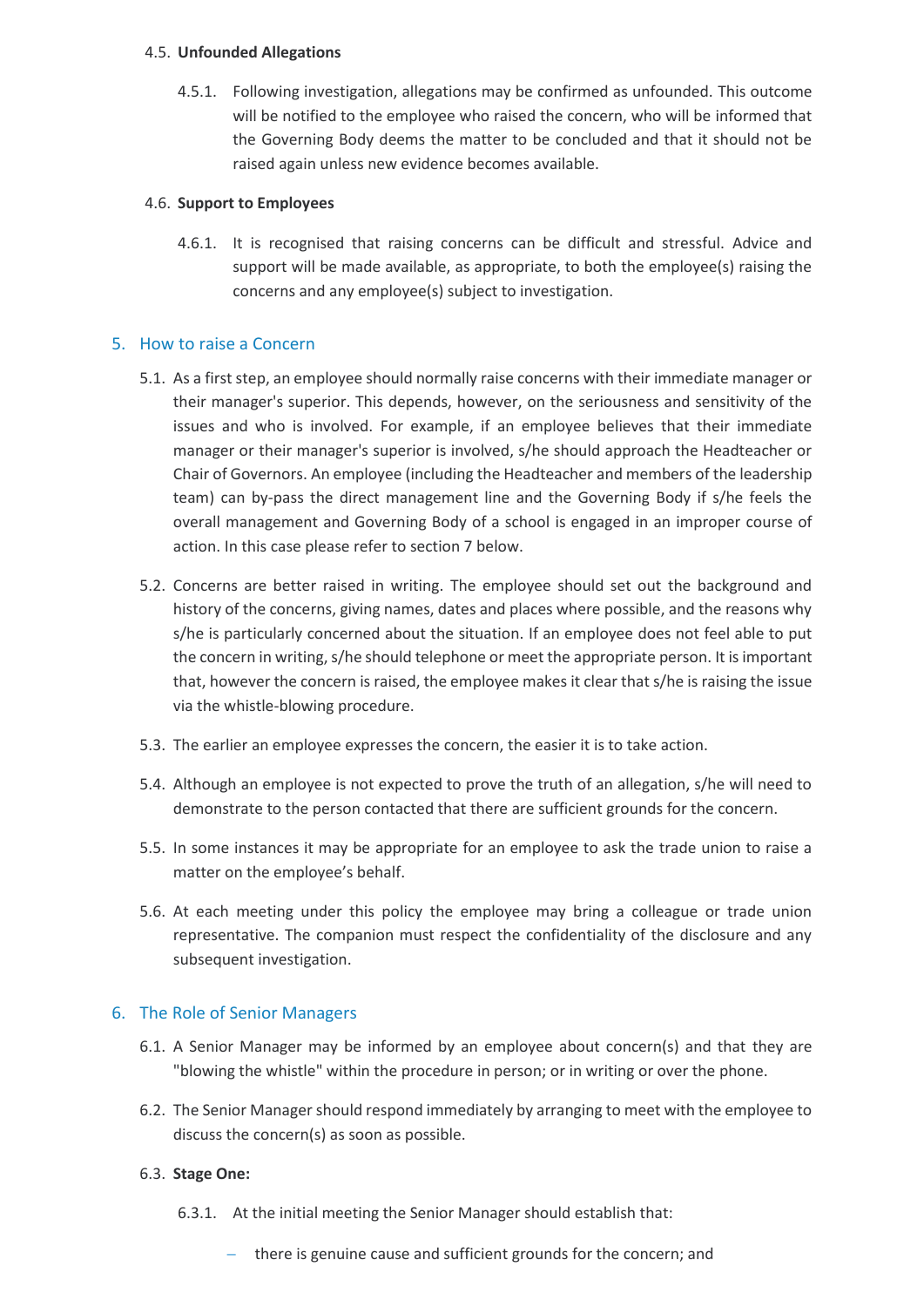- the concern has been appropriately raised via the Whistle-blowing Policy.
- 6.3.2. The Senior Manager should ask the employee, to put their concern(s) in writing, if they have not already done so. If the employee is unable to do this the senior manager will take down a written summary of their concern/s and provide them with a copy after the meeting. The Senior Manager should make notes of the discussions with the employee. The employee's letter and/or senior manager's notes should make it clear that the employee is raising the issue via the whistle-blowing procedure and provide:
	- the background and history of the concerns; and
	- names, dates and places (where possible); and
	- the reasons why the employee is particularly concerned about the situation.
- 6.3.3. The employee should be asked to date and sign their letter and/or the notes of any discussion. The Senior Manager should positively encourage the employee to do this, as a concern expressed anonymously is much less powerful and much more difficult to address, especially if the letter/notes become evidence in other proceedings, e.g. an internal disciplinary hearing.
- 6.3.4. The Senior Manager should follow the policy as set out above and in particular explain to the employee:
	- who they will need to speak to in order to determine the next steps (e.g. Headteacher);
	- what steps they intend to take to address the concern;
	- how they will communicate with the employee during and at the end of the process. It should be noted that the need for confidentiality may prevent the school giving the employee specific details of any necessary investigation or any necessary disciplinary action taken as a result;
	- that the employee will receive a written response within ten working days;
	- that their identity will be protected as far as possible, but should the investigation into the concern require the employee to be named as the source of the information, that this will be discussed with the employee before their name is disclosed;
	- that the Governing Body will do all that it can to protect the employee from discrimination and/or victimisation;
	- that the matter will be taken seriously and investigated immediately;
	- that if the employee's concern, though raised as a genuine concern, is not confirmed by the investigation, no punitive action will be taken against them;
	- if clear evidence is uncovered during the investigation that they have made a malicious or vexatious allegation, disciplinary action may be taken against them; and
	- the investigation may confirm their allegations to be unfounded in which case the Governing Body will deem the matter to be concluded unless new evidence becomes available.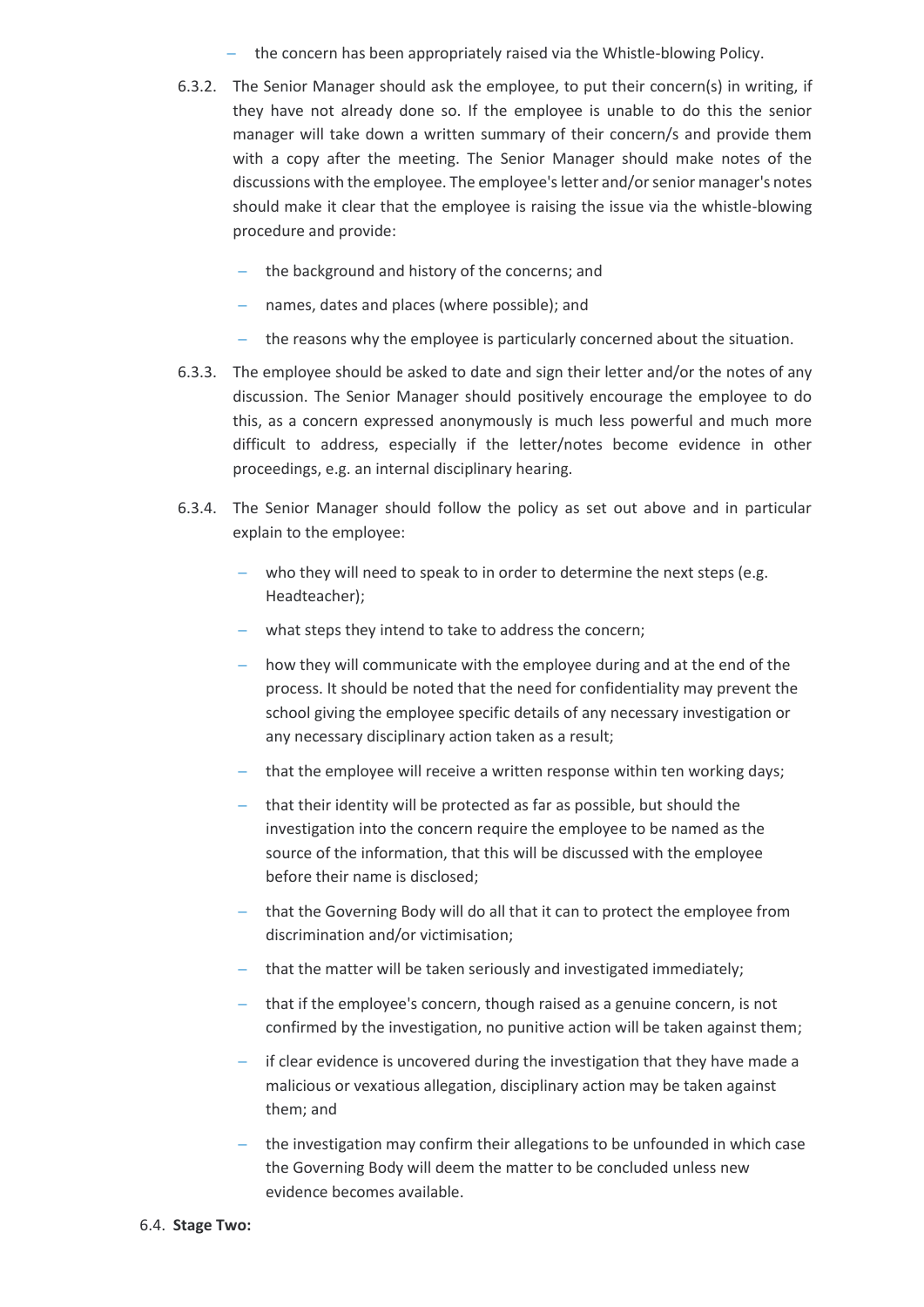- 6.4.1. Following the initial meeting with the employee, the Senior Manager should consult with the Headteacher or Chair of Governors to determine whether an investigation is appropriate and, if so, what form it should take. A record should be made of the decisions and/or agreed actions.
- 6.4.2. It may be necessary, with anonymous allegations, to consider whether it is possible to take any further action. When making this decision, Senior Managers should take the following factors into account:
	- $-$  the seriousness of the issue(s) raised:
	- $-$  the credibility of the concern(s); and
	- $-$  the likelihood of confirming the allegation(s) from attributable sources.
- 6.4.3. In some cases, it may be possible to resolve the concern(s) simply, by agreed action or an explanation regarding the concern(s), without the need for further investigation. However, depending on the nature of the concern(s) it may be necessary for the concern(s) to:
	- be investigated internally;
	- be referred to the police;
	- be referred to the external auditor;
	- $\overline{a}$  form the subject of an independent inquiry
- 6.4.4. Senior Managers should have a working knowledge and understanding of other school policies and procedures, e.g. grievance, disciplinary, harassment, child protection procedures, to ensure that concerns raised by employees are addressed via the appropriate procedure/process.

# 6.5. **Stage Three**:

- 6.5.1. Within ten working days of a concern being received, the manager receiving the concern (at paragraph 5.1 above) must write to the employee:
	- acknowledging that the concern has been received;
	- $-$  indicating how they propose to deal with the matter;
	- giving an estimate of how long it will take to provide a final response; and/or
	- telling the employee whether any initial enquiries have been made; and
	- telling the employee whether further investigations will take place, and if not why not; and/or
	- $-$  letting the employee know when s/he will receive further details if the situation is not yet resolved

# 7. Raising Concerns Outside the School

7.1. The aim of this policy is to provide an internal mechanism for reporting, investigation and remedying any wrongdoing in the workplace. In most cases the employee should not find it necessary to alert anyone externally. The law recognises that in some circumstances it may be appropriate for the employee to report their concerns to an external body such as a regulator. It will very rarely if ever be appropriate to alert the media. Employees are strongly encouraged to seek advice before reporting a concern to anyone external. If an employee is